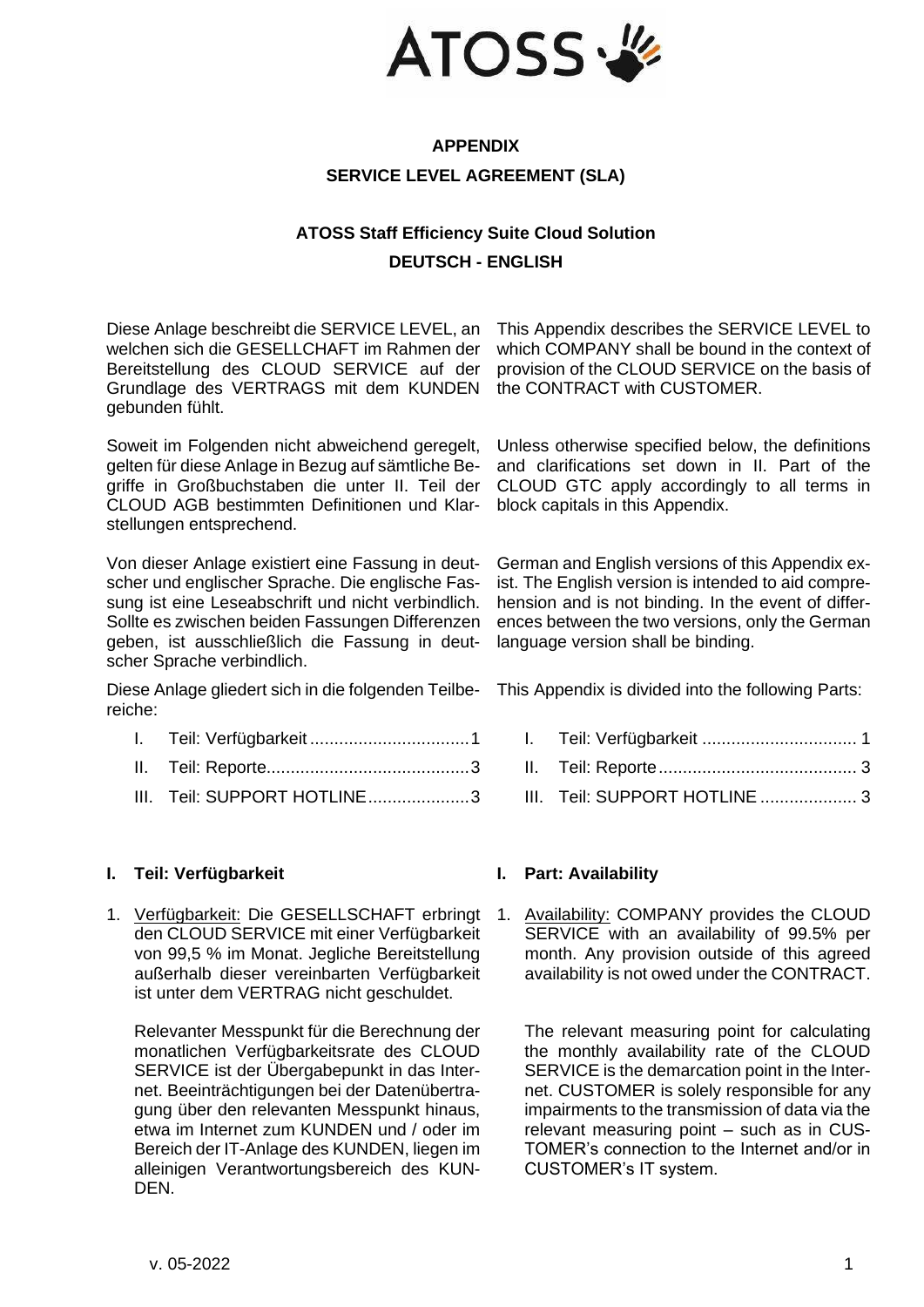Die Verfügbarkeit wird von Montag bis Freitag von 08.00 Uhr bis 18.00 Uhr (MEZ) sowie am 24.12. und 31.12. jeweils von 08.00 bis 12.00 Uhr (MEZ), außer an bundeseinheitlichen Feiertragen pro Woche innerhalb eines Monats erfasst und berechnet sich für einen betreffenden Monat wie folgt:

Availability is recorded from Monday to Friday from 8:00 a.m. to 6:00 p.m. (CET) and on 24 December and 31 December from 8:00 a.m. to 12:00 p.m. (CET), with the exception of nationwide public holidays per week in a given month and is calculated for the month in question as follows:

(GESAMTZEIT – ERLAUBTER SERVICEAUSFALL – UNGEPLANTER SERVICEAUSFALL) \_\_\_\_\_\_\_\_\_\_\_\_\_\_\_\_\_\_\_\_\_\_\_\_\_\_\_\_\_\_\_\_\_\_\_\_\_\_\_\_\_\_\_\_\_\_\_\_\_\_\_\_\_\_\_\_\_\_\_\_\_\_\_\_\_\_\_\_\_\_\_\_\_\_ X 100*\**

### (GESAMTZEIT – ERLAUBTER SERVICEAUSFALL)

*\*Die berechnete Verfügbarkeitsrate wird auf eine Zehntelstelle gerundet, hierbei gilt: Jede Hundertstelstelle zwischen 0 und 4 wird abgerundet und von 5 bis 9 aufgerundet.*

(TOTAL TIME – PERMITTED SERVICE FAILURE – UNPLANNED SERVICE FAILURE)

\_\_\_\_\_\_\_\_\_\_\_\_\_\_\_\_\_\_\_\_\_\_\_\_\_\_\_\_\_\_\_\_\_\_\_\_\_\_\_\_\_\_\_\_\_\_\_\_\_\_\_\_\_\_\_\_\_\_\_\_\_\_\_\_\_\_\_\_\_\_\_\_\_\_ X 100*\**

## (TOTAL TIME – PERMITTED SERVICE FAILURE)

*\*The calculated availability rate is rounded to one decimal place. Where the second decimal place is between 0 and 4, this will be rounded down to the nearest single decimal place; where it is between 5 and 9, it will be rounded up.*

- (1) "GESAMTZEIT" meint die Gesamtzahl der Minuten im jeweiligen Kalendermonat.
- (2) "UNGEPLANTER SERVICEAUSFALL" meint die Gesamtzahl der Minuten, die der CLOUD SERVICE im jeweiligen Kalendermonat nicht verfügbar ist und die Nichtverfügbarkeit auch nicht durch einen "ERLAUBTEN SERVICE-AUSFALL" gerechtfertigt ist.
- (3) "ERLAUBTER SERVICEAUSFALL" meint die Gesamtzahl der Minuten, die der CLOUD SERVICE im jeweiligen Kalendermonat nicht verfügbar ist, aber die Nichtverfügbarkeit auf mindestens einem nachfolgend genannten Umstand beruht: (i) Wartungsarbeiten in den unter Ziffer 2 im I. Teil dieser Anlage definierten Wartungsfenstern, (ii) vorübergehende Zugangssperrung gemäß § 5 Ziffer 1 der CLOUD AGB, (iii) Abschaltung zur erforderlichen Schadensabwehr oder zu Sicherheitswecken bei Notfällen des CLOUD SERVICE, (iv) Störungen, die auf einer rechts- oder vertragswidrigen Nutzung durch den KUNDEN beruhen oder durch das Versäumnis des KUNDEN, erforderliche Konfigurationen, Systemvoraussetzungen oder Mitwirkungspflichten einzuhalten, verursacht werden, (v) Störungen aufgrund unsachgemäßer oder von der Anzeige in den MODULEN bzw. vom Lastprofil abweichender oder die Systemressourcen übersteigender Nutzung - die Systemressourcen werden auf Basis der jeweils aktuellen Lizenzierungsdaten dimensioniert -, (vi) Störungen des Internets (z. B. durch einen Leitungsausfall oder -störungen bei fremden Telekommunikations- und / oder Netzanbietern),
- (1) "TOTAL TIME" refers to the total number of minutes in the calendar month in question.
- (2) "UNPLANNED SERVICE FAILURE" refers to the total number of minutes for which the CLOUD SERVICE is unavailable in a respective calendar month where this unavailability is not justified by a "PERMITTED SERVICE FAILURE".
- (3) "PERMITTED SERVICE FAILURE" refers to the total number of minutes for which the CLOUD SERVICE is unavailable in a respective calendar month where this unavailability is due to at least one of the following circumstances: (i) maintenance work within the maintenance windows defined under section 2 in I. Part of this Appendix; (ii) temporary disruption of access to CLOUD SERVICE according to § 5 clause 1 of the CLOUD GTC; (iii) deactivation deemed necessary to prevent damage or for security purposes in emergency situations relating to the CLOUD SERVICE; (iv) disruptions due to illegal use or use in breach of CONTRACT by CUSTOMER or caused by CUSTOMER's failure to adhere to required configurations, system requirements or cooperation duties; (v) faults due to improper use, use deviating from the displays in the MODULES or from the load profile, or use that exceeds system resources - with system resources dimensioned based on current license data -; (vi) Internet faults (e .g. caused by line failures or faults in external telecommunications and/or network providers); (vii) FORCE MAJEURE EVENTS, or (viii) faults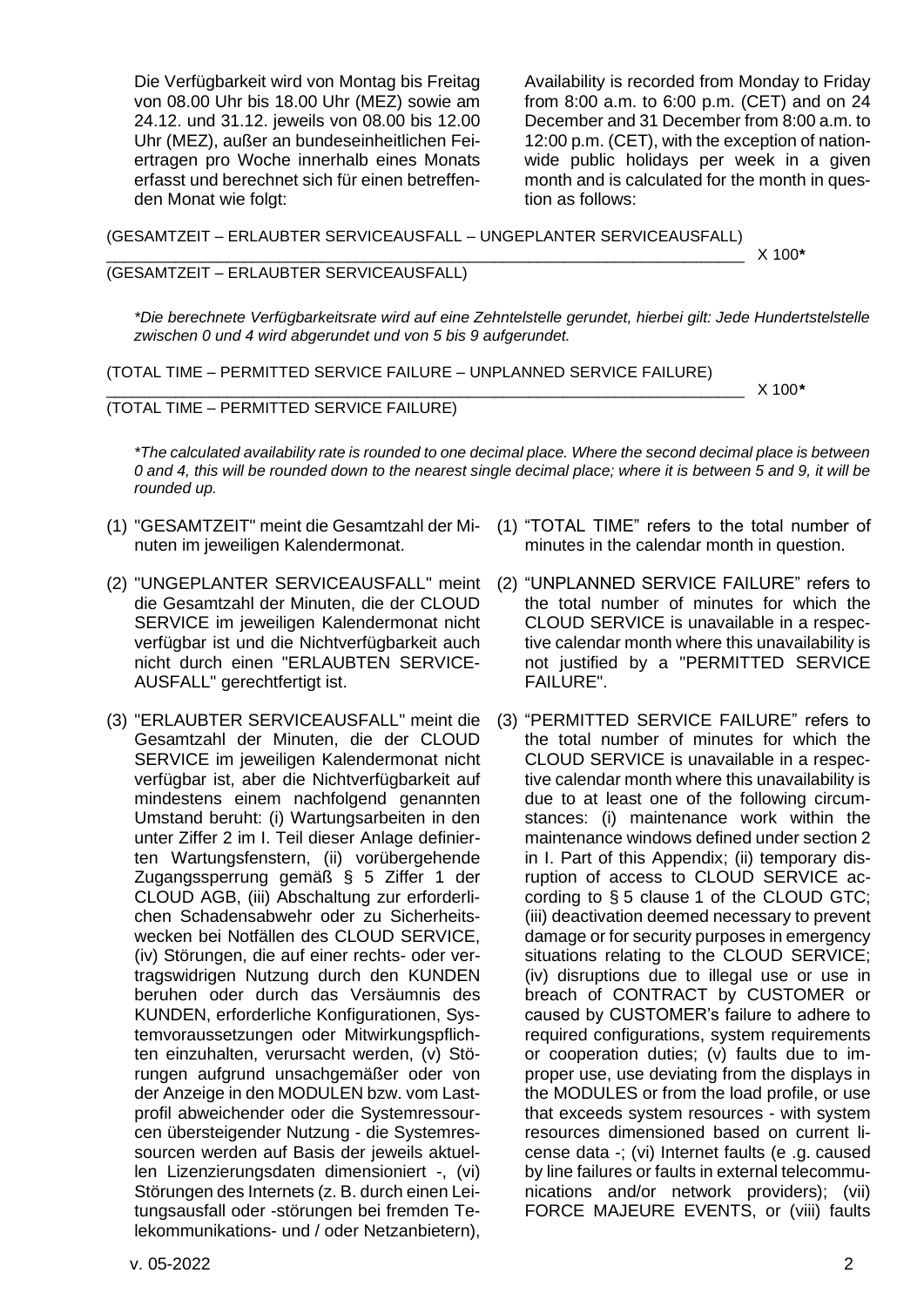(vii) EREIGNISSE HÖHERER GEWALT, (viii) Störungen, die durch Anwendungen und / oder Dienste, Hardware und / oder sonstige Software vom KUNDEN oder eines DRITTEN verursacht werden, welche sich nicht im Besitz oder außerhalb der vertretbaren Kontrolle der GESELLSCHAFT oder ihrer Unterauftragnehmer liegen.

- 
- 

Die wöchentlichen Wartungsfenster für den CLOUD SERVICE sind in dem Kundenbereich des Internetauftritts der GESELLSCHAFT angegeben. Die GESELLSCHAFT kann planmäßige Wartungsfenster von Zeit zu Zeit anpassen. Eine etwaige Anpassung von Wartungsfenstern wird die GESELLSCHAFT mit einem Vorlauf von 30 Kalendertagen dem vom KUN-DEN benannten technischen Ansprechpartner mitteilen.

In seltenen Fällen können z. B. aus Datenschutzgründen und zur Betriebssicherheit kurzfristige Wartungsfenster notwendig werden. Je nach Einstufung des Risikos wird die GESELLSCHAFT den vom KUNDEN benannten technischen Ansprechpartner über Zeitpunkt und Zeitrahmen informieren.

- 1. Die GESELLSCHAFT überwacht die Verfügbarkeit des CLOUD SERVICE und erstellt einen monatlichen Report.
- 2. Diese Reporte werden dem KUNDEN im Folgemonat nach Wahl der GESELLSCHAFT entweder direkt im CLOUD SERVICE von der GESELLSCHAFT zum Abruf bereitgestellt oder per Email versendet.

- 1. Zuständigkeit: Die SUPPORT HOTLINE berät und unterstützt den KUNDEN ausschließlich bei folgenden Kundenanfragen:
- (1) Meldungen von Anwendungsfehlern oder von Fehlern aufgrund von Konfigurationen und Parametrisierungen der MODULE;

caused by applications and/or services, hardware and/or other software of CUSTOMER or a THIRD PARTY which are not in the possession of COMPANY or its subcontractors, or which COMPANY or its subcontractors cannot be reasonably expected to control.

### 2. Wartungsfenster 2. Maintenance windows

(1) Planmäßige Wartungsfenster (1) Planned maintenance windows

The weekly maintenance windows for the CLOUD SERVICE are stated in the customer area of COMPANY's website. COMPANY may adjust planned maintenance windows from time to time. COMPANY will inform the technical contact partner named by CUSTOMER of such adjustments to the maintenance windows, giving 30 calendar days' notice.

(2) Kurzfristige Wartungsfenster (2) Short-notice maintenance windows

In rare instances, it may be necessary to announce maintenance windows at short notice, such as for reasons of data protection and operational reliability. Depending on the level of risk, COMPANY will inform the technical contact partner named by CUSTOMER of the time and duration of the short-notice maintenance window.

## <span id="page-2-0"></span>**II. Teil: Reporte II. Part: Reports**

- 1. COMPANY monitors the availability of the CLOUD SERVICE and produces a monthly report.
- 2. COMPANY shall publish these reports in the following month, at COMPANY's discretion either making them directly available to CUS-TOMER in the CLOUD SERVICE or sending them to CUSTOMER via email.

## <span id="page-2-1"></span>**III. Teil: SUPPORT HOTLINE III. Part III: SUPPORT HOTLINE**

- 1. Responsibility: The SUPPORT HOTLINE advises and supports CUSTOMER exclusively in relation to the following queries:
- (1) Reporting application errors or disruptions due to configurations and parameterizations of the MODULES;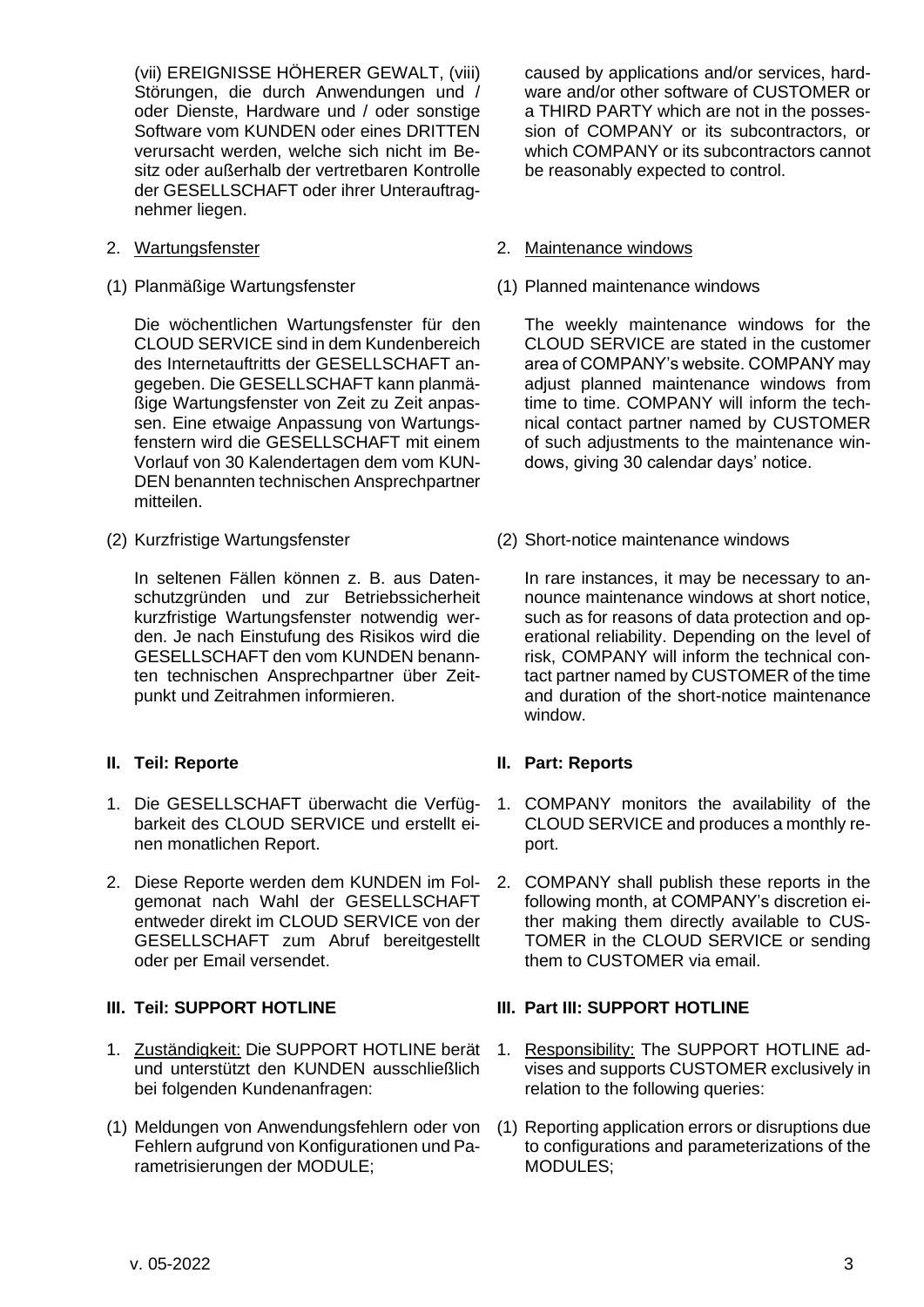- (2) Fragen zum Betrieb einzelner MODULE, zur allgemeinen MODUL-Bedienung oder MO-DUL-Funktionen;
- (3) Probleme bei der Datenübergabe per Schnittstelle an Fremdsysteme (z. B. Lohn und Gehalt), soweit diese Schnittstelle zuvor bereits erfolgreich im Einsatz war;
- (4) Probleme bei der Datenerfassung mit Erfassungs-Terminals, sofern diese Terminals zuvor bereits erfolgreich im Einsatz waren;
- (5) Meldungen von im Auslieferungsstandard reproduzierbaren Programmierungsfehlern (z. B. bei funktionellen Abweichungen von der DOKUMENTATION)
- (6) Fragen zu KONTINUIERLICHEN MODIFIKA-TIONEN;
- (7) Fragen und Meldungen über Störungen des technischen Betriebs des CLOUD SERVICE (z. B. bei Nichtverfügbarkeit, Störungen beim Login, in Bezug auf die Performance von Infrastrukturleistungen und Datenverlusten oder Datensicherungsproblemen).
- (8) Antrag auf Service-Gutschriften nach Maßgabe von § 8 Ziffer 3 der CLOUD AGB;

Um eine möglichst effiziente Bearbeitung von Kundenanfragen sicherzustellen, muss der KUNDE - sofern er einen Vertrag mit einem ATOSS Partner für Implementierungsdienstleistungen und Hotlineleistungen abgeschlossen hat - Anfragen, insbesondere aber solche zu den Nummern (1) bis (4), direkt an seinen ATOSS Partner stellen. In diesen Fällen wird der implementierende ATOSS Partner seinerseits die SUPPORT HOTLINE kontaktieren, soweit erforderlich. In sonstigen Fällen kann sich der KUNDE weiterhin direkt an die SUP-PORT HOTLINE der GESELLSCHAFT wenden.

Sofern der KUNDE den VERTRAG über den CLOUD SERVICE ohne SUPPORT HOTLINE abgeschlossen hat, berät und unterstützt die SUPPORT HOTLINE den KUNDEN nur bei Kundenanfragen gemäß III. Teil Ziffer 1. Nummern (5)-(8).

2. Nicht inkludierte Leistungen: Der Einsatz von Beratern beim KUNDEN vor Ort und sonstige Dienstleistungen, die über die Beratung von Anwenderfragen und Störungen im Zusammenhang mit der technischen Einrichtung und dem laufenden Betrieb des CLOUD SERVICE

- (2) Queries about operating of individual MOD-ULES, how to use the MODULES, or functions of the MODULES.
- (3) Problems with data transmission via interfaces to external systems (e. g. payroll), provided that this interface was previously used successfully;
- (4) Problems with data recording using recording terminals, provided that these terminals were previously used successfully;
- (5) Reporting programming errors reproducible in the delivery standard (e.g., in case of functional deviations from DOCUMENTATION).
- (6) Queries about CONTINUOUS MODIFICA-TIONS;
- (7) Queries about and reporting disruptions in the technical operation of the CLOUD SERVICE (e.g., in the event of unavailability, login disruptions, in relation to the performance of infrastructure services and data loss or data backup problems).
- (8) Requests for service credit notes in accordance with § 8 clause 3 of the CLOUD GTC;

In order to ensure the most efficient processing of customer queries, the CUSTOMER - provided that he has concluded a contract with an ATOSS partner for implementation services and hotline services - must submit queries, but in particular those relating to clauses (1) to (4), directly to his ATOSS partner. In such cases, the implementing ATOSS Partner shall in turn contact the SUPPORT HOTLINE, if necessary. In other cases, the CUSTOMER may continue to contact the SUPPORT HOTLINE of the COMPANY directly.

If the CUSTOMER has concluded the CON-TRACT for the CLOUD SERVICE without a SUPPORT HOTLINE, the SUPPORT HOT-LINE will only advise and support the CUS-TOMER with customer inquiries in accordance with III. Part Number 1. clauses (5)-(8).

2. Services not included: The deployment of consultants at the CUSTOMER's premises and other services that go beyond the consultation of user questions and faults in connection with the technical equipment and the on-going operation of the CLOUD SERVICE are not subject of the hotline services. The SUPPORT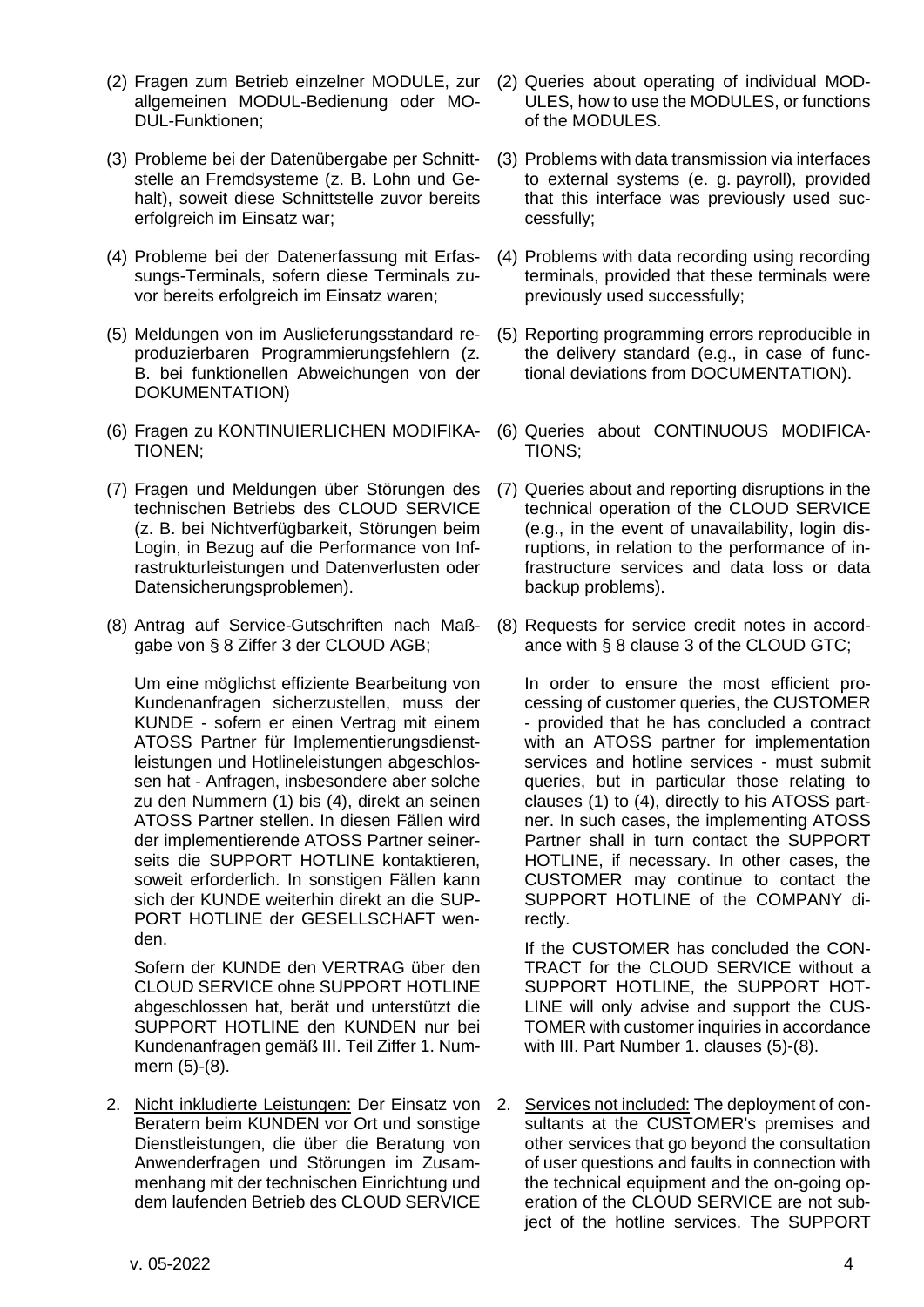hinausgehen, sind nicht Bestandteil der Hotlineleistungen. Die SUPPORT HOTLINE ist nicht dafür zuständig, Erfassungs-Terminals oder Schnittstellen zu Fremdsystemen in Betrieb zu nehmen. Auch ersetzt die SUPPORT HOTLINE keine Schulung über den Betrieb, die Bedienung und die Funktionen der MO-DULE. Aufwände der SUPPORT HOTLINE, die durch Vorsatz oder grobe Fahrlässigkeit des KUNDEN entstehen (z. B. fehlerhafte Eingabe von Befehlen in den MODULEN entgegen der DOKUMENTATION und / oder entgegen der ausdrücklichen Anweisungen der SUPPORT HOTLINE etc.) kann die GESELL-SCHAFT gemäß der geltenden Preisliste gesondert in Rechnung stellen.

3. Hotlinezeiten: Die SUPPORT HOTLINE ist während der regulären Geschäftszeiten der GESELLSCHAFT (Montag bis Freitag von 08.00 Uhr bis 18.00 Uhr (MEZ) sowie am 24.12. und 31.12. jeweils von 08.00 bis 12.00 Uhr (MEZ), außer an bundeseinheitlichen Feiertagen) für Kundenanfragen erreichbar.

Telefon +49 89 42 771 320 (ggf. gebührenpflichtig)

Fax +49 89 42 771 58 259 Fax +49 89 42 771 58 259

4. Stellen von Kundenanfragen: Der KUNDE hat seine Anfrage ausschließlich durch einen BE-RECHTIGTEN NUTZER, der üblicherweise zugleich der technische und fachliche Ansprechpartner ist, über die SUPPORT HOT-LINE einzureichen. Kundenanfragen über andere Kommunikationswege und andere Ansprechpartner werden nicht bearbeitet. Für eine zeitnahe und ordnungsgemäße Bearbeitung von Kundenanfragen ist es unabdingbar, dass jede Kundenanfrage möglichst vollständige Informationen enthält, d. h. insbesondere Angaben über die Art, die näheren Umstände und im Falle einer Störung auch über deren Entstehung und ihre Auswirkungen gemacht werden. Der Inhalt einer Kundenanfrage muss die Reproduzierbarkeit des Problems bzw. der Störung durch die GESELLSCHAFT gewährleisten. Dabei hat der KUNDE im erforderlichen Umfang auch solche Maßnahmen zu treffen, welche die Feststellung der Störung und ihrer Ursachen erleichtern und die GE-SELLSCHAFT bei deren Reproduzierbarkeit angemessen zu unterstützen.

HOTLINE is not responsible for putting recording terminals or interfaces with external systems into operation. Furthermore, the SUP-PORT HOTLINE cannot replace training sessions on the operation, use and functions of the MODULES. COMPANY may invoice separately for any expenses incurred by the SUP-PORT HOTLINE due to intent or gross negligence on the part of CUSTOMER (e.g. improper entry of orders in MODULES, contrary to DOCUMENTATION and/or contrary to express instructions provided by the SUPPORT HOTLINE, etc.) in accordance with the valid price list as amended from time to time.

3. Hotline operating hours: The SUPPORT HOT-LINE is available to respond to CUSTOMER queries during COMPANY's normal business hours (8 a.m – 6 p.m. (CET) Monday to Friday, plus 8am–12pm (CET) on December 24 and 31; closed on national public holidays).

Sie erreichen die Hotline unter: You can reach the SUPPORT HOTLINE at:

Telefon +49 89 42 771 320 (may be subject to charges)

Email hotline@atoss.com Email hotline@atoss.com

4. Placing of CUSTOMER queries: CUSTOMER must submit any query at the SUPPORT HOT-LINE solely by an AUTHORIZED USER, who is usually also the technical and professional contact partner. CUSTOMER queries submitted via other communications channels and by other contact partners will not be processed. In order to process CUSTOMER queries in a prompt and proper manner, it is essential that each CUSTOMER query contains as much relevant information as possible, i. e. especially details of the type of problem, the precise circumstances and, in the event of a disruption, information about how the disruption arose and its consequences. A CUSTOMER query must contain information that makes it possible for COMPANY to reproduce the problem or disruption. CUSTOMER must therefore also take the necessary measures to facilitate identification of the problem or disruption and its causes and provide reasonable support to help COMPANY reproduce it.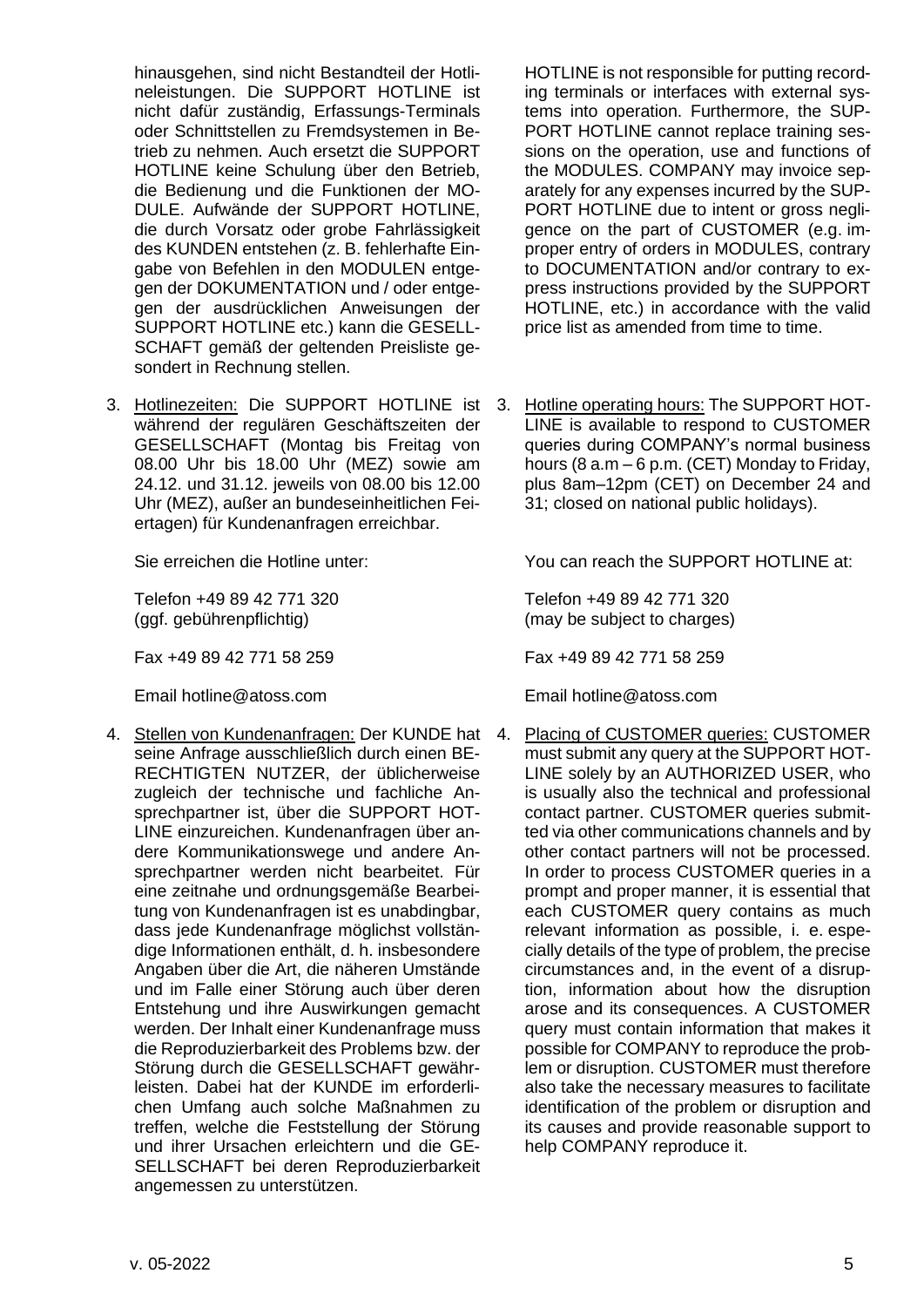- 5. Bearbeitung von Kundenanfragen: Die GE-SELLSCHAFT wird eingehende Kundenanfragen im eigenen Ermessen nach Dringlichkeitsstufen, welche die Auswirkungen der Störung für den KUNDEN reflektieren, kategorisieren. Die Dringlichkeitsstufe kann infolge der weiteren Bewertung von der GESELLSCHFT im Einzelfall nachträglich angepasst werden.
- 6. Reaktionszeiten: Für die Bearbeitung einer Kundenanfrage gelten je nach Dringlichkeitsstufe unterschiedliche Reaktionszeiten.

Als Reaktionszeit gilt dabei der Zeitraum zwischen Eingang einer Kundenanfrage durch einen BERECHTIGTEN NUTZER und dem Zeitpunkt, in welchem die GESELLSCHAFT eine Meldung gegenüber dem KUNDEN abgibt, dass die Kundenanfrage bei ihr eingegangen ist und mit der Bearbeitung der Kundenanfrage begonnen wird. Die Reaktionszeiten laufen nur innerhalb der unter Ziffer 3 im III. Teil dieses SLA festgelegten Hotlinezeiten. Gibt der KUNDE eine Kundenanfrage außerhalb der Hotlinezeiten bei der SUPPORT HOTLINE ab, gilt die Kundenanfrage erst im Zeitpunkt, in welchem die Hotlinezeit der SUPPORT HOTLINE erneut beginnt, als eingegangen.

Störungen, welche auf einem ERLAUBTEN SERVICEAUSFALL gemäß Ziffer 1. Nummer (3) im I. Teil dieses SLA beruhen, lösen keine Reaktionszeiten aus.

Ist die Kundenanfrage lückenhaft oder missverständlich gestellt und sind aufgrund dessen Nachfragen durch die SUPPORT HOTLINE erforderlich, so beginnt die Reaktionszeit erst, wenn der GESELLSCHAFT die vollständigen Informationen zur Bearbeitung der Kundenanfrage vorliegen.

Die nachfolgende Tabelle beschreibt die Dringlichkeitsstufen und die jeweils vorgesehenen Reaktionszeiten durch die GESELL-SCHAFT:

- 5. Processing CUSTOMER queries: COMPANY shall, at its own discretion, categorize incoming CUSTOMER queries according to severity levels that reflect the consequences of the problem or disruption for CUSTOMER. COM-PANY may retrospectively adjust the severity level in individual cases based on further evaluation of specific disruption.
- 6. Time to react: CUSTOMER queries are subject to different times to react depending on their severity level.

The time to react is measured as the period of time between the receipt of a customer query from an AUTHORIZED USER and the point in time at which COMPANY notifies CUSTOMER that its request has been received and is now being processed. The time to react is only measured within the hotline operating hours as defined in section 3 in III. Part of this SLA. If CUSTOMER raises a query with the SUP-PORT HOTLINE outside of the hotline operating hours, the query shall only be deemed to have been raised from the time at which the hotline operating hours recommence.

Disruptions caused by a PERMITTED SER-VICE FAILURE in accordance with number 1. clause (3) in I. Part of this SLA shall not trigger a specific time to react.

If CUSTOMER's query does not include full information or is given to misunderstanding and the SUPPORT HOTLINE has to request further information as a result, the time to react shall only begin when COMPANY has obtained full information required to process the query.

The following table details the severity levels and respective times in which COMPANY should react:

| <b>Dringlichkeitsstufe</b> | Beschreibung der Dringlich-                                                                                                                                                                                                           | Description of severity                                                                                                                                                                                                                 | Reaktionszeit / |
|----------------------------|---------------------------------------------------------------------------------------------------------------------------------------------------------------------------------------------------------------------------------------|-----------------------------------------------------------------------------------------------------------------------------------------------------------------------------------------------------------------------------------------|-----------------|
| /Severity level            | keit                                                                                                                                                                                                                                  | level                                                                                                                                                                                                                                   | Time to react   |
|                            | Kritische, betriebsverhin-<br>dernde Störung: Der<br><b>CLOUD SERVICE ist nicht</b><br>verfügbar oder wesentliche<br>Funktionen der MODULE<br>sind nicht einsatzfähig bzw.<br>so stark beeinträchtigt, dass<br>dem KUNDEN die Nutzung | <b>Critical disruptions</b><br>which prevent opera-<br>tion: The CLOUD SER-<br>VICE is not accessible<br>or significant functions<br>of the MODULES are<br>not working or are so<br>severely impaired that<br><b>CUSTOMER</b> cannot be | 1 Stunde / hour |